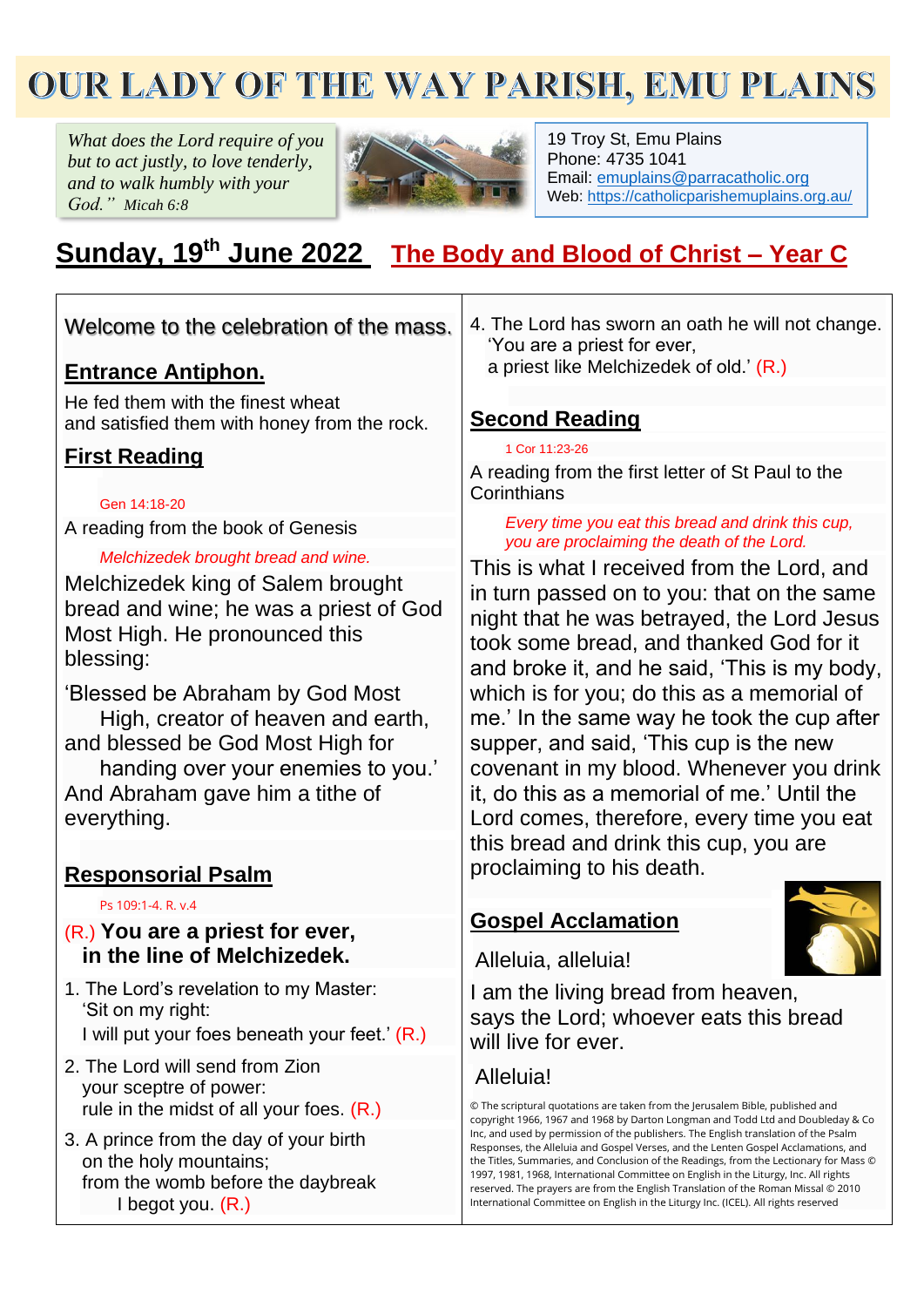| <u>Gospel</u>                                                                                                                                                                                                                                                                                                                                                                                                                                                             | <b>Prayer after Communion:</b>                                                                                                                                                                                                                                                                                                                                                                                                                                                                                                                                                                                                                                               |
|---------------------------------------------------------------------------------------------------------------------------------------------------------------------------------------------------------------------------------------------------------------------------------------------------------------------------------------------------------------------------------------------------------------------------------------------------------------------------|------------------------------------------------------------------------------------------------------------------------------------------------------------------------------------------------------------------------------------------------------------------------------------------------------------------------------------------------------------------------------------------------------------------------------------------------------------------------------------------------------------------------------------------------------------------------------------------------------------------------------------------------------------------------------|
| Lk 9:11-17                                                                                                                                                                                                                                                                                                                                                                                                                                                                |                                                                                                                                                                                                                                                                                                                                                                                                                                                                                                                                                                                                                                                                              |
| A reading from the holy Gospel according to<br>Luke                                                                                                                                                                                                                                                                                                                                                                                                                       | Soul of Christ, sanctify me;                                                                                                                                                                                                                                                                                                                                                                                                                                                                                                                                                                                                                                                 |
|                                                                                                                                                                                                                                                                                                                                                                                                                                                                           | Body of Christ, save me;                                                                                                                                                                                                                                                                                                                                                                                                                                                                                                                                                                                                                                                     |
| They all ate and were filled.<br>Jesus made the crowds welcome and<br>talked to them about the kingdom of<br>God; and he cured those who were in<br>need of healing.                                                                                                                                                                                                                                                                                                      | Blood of Christ, inebriate me;<br>Water from the side of Christ, wash me;<br>Passion of Christ, strengthen me;<br>0 good Jesus, hear me;<br>Within Thy wounds, hide me;<br>Permit me not to be separated from<br>Thee;<br>From the wicked foe defend me;<br>In the hour of my death call me,<br>And bid me come unto Thee,<br>That with all Thy saints I may praise<br><b>Thee</b><br>For ever and ever, Amen.<br>anima christi - saint ignatius loyola - 16th century<br>From the Spiritual Exercises of Saint Ignatius Loyola (1522-1524). Its authorship<br>remains uncertain.<br>https://www.worldprayers.org/archive/prayers/adorations/soul_of_christ_sanctify_me.html |
| It was late afternoon when the Twelve<br>came to him and said, 'Send the people<br>away, and they can go to the villages<br>and farms round about to find lodging<br>and food; for we are in a lonely place<br>here.' He replied, 'Give them something<br>to eat yourselves.' But they said, 'We<br>have no more than five loaves and two<br>fish, unless we are to go ourselves and<br>buy food for all these people.' For there<br>were about five thousand men. But he |                                                                                                                                                                                                                                                                                                                                                                                                                                                                                                                                                                                                                                                                              |
| said to his disciples, 'Get them to sit                                                                                                                                                                                                                                                                                                                                                                                                                                   | <b>Prayer to the Sacred Heart of Jesus:</b>                                                                                                                                                                                                                                                                                                                                                                                                                                                                                                                                                                                                                                  |
| down in parties of about fifty.' They did<br>so and made them all sit down. Then he<br>took the five loaves and the two fish,<br>raised his eyes to heaven, and said the<br>blessing over them; then he broke them<br>and handed them to his disciples to<br>distribute among the crowd. They all ate<br>as much as they wanted, and when the<br>scraps remaining were collected they<br>filled twelve baskets.                                                           | O most holy heart of Jesus, fountain of<br>every blessing, I adore you, I love you,<br>and with lively sorrow for my sins I offer<br>you this poor heart of mine. Make me<br>humble, patient, pure and wholly<br>obedient to your will. Grant, Good<br>Jesus, that I may live in you and for you.<br>Protect me in the midst of danger.<br>Comfort me in my afflictions. Give me<br>health of body, assistance in my                                                                                                                                                                                                                                                         |
| <b>Communion Antiphon</b><br>Jn 6:57                                                                                                                                                                                                                                                                                                                                                                                                                                      | temporal needs, your blessing on all                                                                                                                                                                                                                                                                                                                                                                                                                                                                                                                                                                                                                                         |

Whoever eats my flesh and drinks my blood remains in me and I in him, says the Lord.

https://www.catholic.org/prayers/prayer.php?p=231

that I do, and the grace of a holy death.



# **Let us pray:**

We pray for recently deceased Jean McInnes, and Roger & Jesse Borg, whose anniversaries are at this time. We also pray for all our brothers and sisters in our community who are unwell, especially Elisabeth Robens, Marian Betker, Andrew Keenan, Alex Haddad and Catherine Allabyrne. If you know someone who needs prayers, please contact the parish office on 4735 1041 and we will add them to our prayer list.

Amen.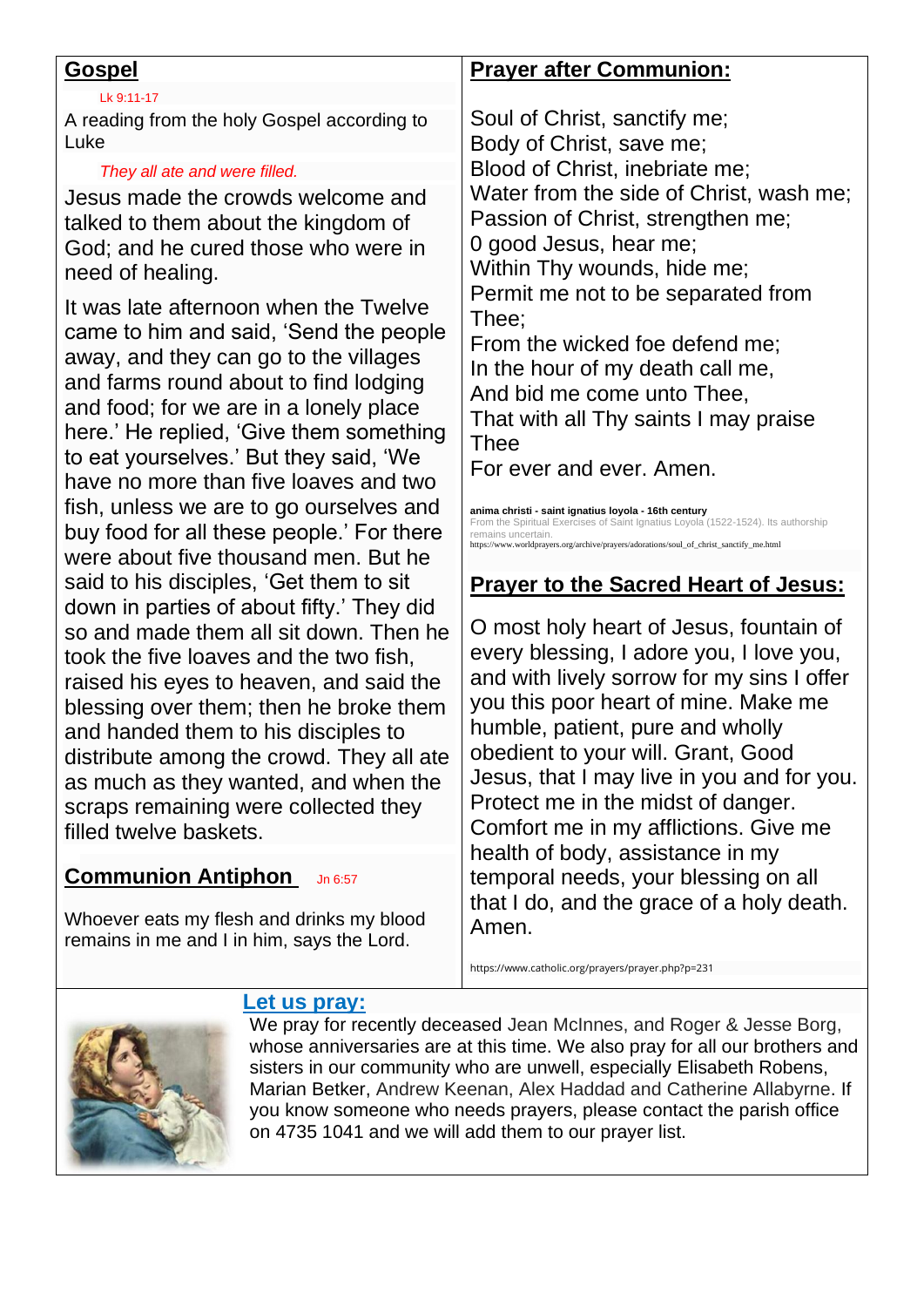#### **Parishioner of the week: Michele Norbury (our parish secretary)**

Michele has been in the parish for 35 years. She is married to Mark and they are blessed with 6 children. Michele loves the commitment of so many people at OLOW over so many years. Also, she really appreciates the kindness that was shown to her when she had little children in mass. That kindness is still evident in those people and she is eternally grateful. She thinks about people into the night and prays for them at times. Michele was involved in the OLOW playgroup when her children were young.

Michele has been parish secretary for the past 18 months. We are grateful for all the work she does behind the scenes to help keep our



parish running efficiently. Michele and her husband Mark are also active members of the Servants of Jesus community.

Her favourite colour is blue. Michele's favourite food is John Von's curries – they are amazing! Her favourite song is "Come as you are" and her favourite scripture is the "the Lord is my light and my salvation". She loves St Monica (mother of St Augustine).

An interesting fact about Michele is that she has been to Malta, Israel, Italy, Lourdes, Fatima, Medjugorie and would like to go to Broome at some stage. Michele was a rotary exchange

student to South Africa when she was 18 years old. **Parish Notices:**

**Wrap with love knitters group** meet Thursdays from 9am-12pm in the parish hall. Donations of 8ply wool gratefully accepted. New members welcome. Contact Judy Prendergast 0407101254 or Julie Hayes 0452655844.

#### **Playgroup coordinator needed:**

email [\(emuplains@parracatholic.org\)](mailto:emuplains@parracatholic.org) or phone the parish office (ph: 4735 1041) for more details.

**Catholic Outlook available:** Please collect a free copy of the Catholic Outlook from the Foyer.

#### **Prayer for the Sacraments**

Heavenly Father, we ask for blessings on all the children and families who are taking part in the sacramental program. We pray for the Holy Spirit to touch each one of them so they may experience your great love, presence and mercy in their life. Amen

Readers/ Commentators roster:

| <b>Mass</b> | 18/19 June        | 25/26 June                       |
|-------------|-------------------|----------------------------------|
|             | Body and Blood of | 13 <sup>th</sup> Sunday Ord Time |
|             | Christ            |                                  |
| Vigil C:    | Phillip Youngman  | Debra Gleeson                    |
| R:          | <b>Trish Ryan</b> | Mary Balam                       |
| 8am C:      | Paul Ryan         | <b>Geraldine Waters</b>          |
| R:          | Helen Larsen      | Kay Walker                       |
| 9.30am      | Don Robens        | Marianne Castor                  |
| C:          | Lara Roser        | Layla Pascoe                     |
| R:          |                   |                                  |

#### **Thank you for your prayers:**

Mary MacKillop Today supports thousands of people in Timor-Leste, Peru, Papua New Guinea, Fiji and here in Australia, bringing hope to communities for generations to come. Please pray for Mary MacKillop Today especially during the challenging times we



all face, so that we can continueto transform lives through our vitals works carrying on the legacy of Saint Mary MacKillop. If you'd like to learn about Mary MacKillop Today please contact us via Ph: (02) 8912 2763 Email: [hello@marymackilloptoday.org.au](mailto:hello@marymackilloptoday.org.au) or visit: [www.marymackilloptoday.org.au](http://www.marymackilloptoday.org.au/)

## **Faith Formation at St Finbars**

"I love Jesus. But why do I need the Church? Family, Youth and Faith". For many young Catholics, the love for Jesus is not a problem. Yet, it is a different matter when it comes to the Church. Increasingly, young people are disillusioned and hence become "unchurched". We invite you to attend our discussion on "I love Jesus. But why do I need the church? Family, Youth and Faith" Where: St Finbar Catholic Parish, 52 Levy Street, Glenbrook NSW 2773 When: 21 June 2022, at 7pm Organisers: St Finbar's Catholic Youth and Connect Group of Young Families.